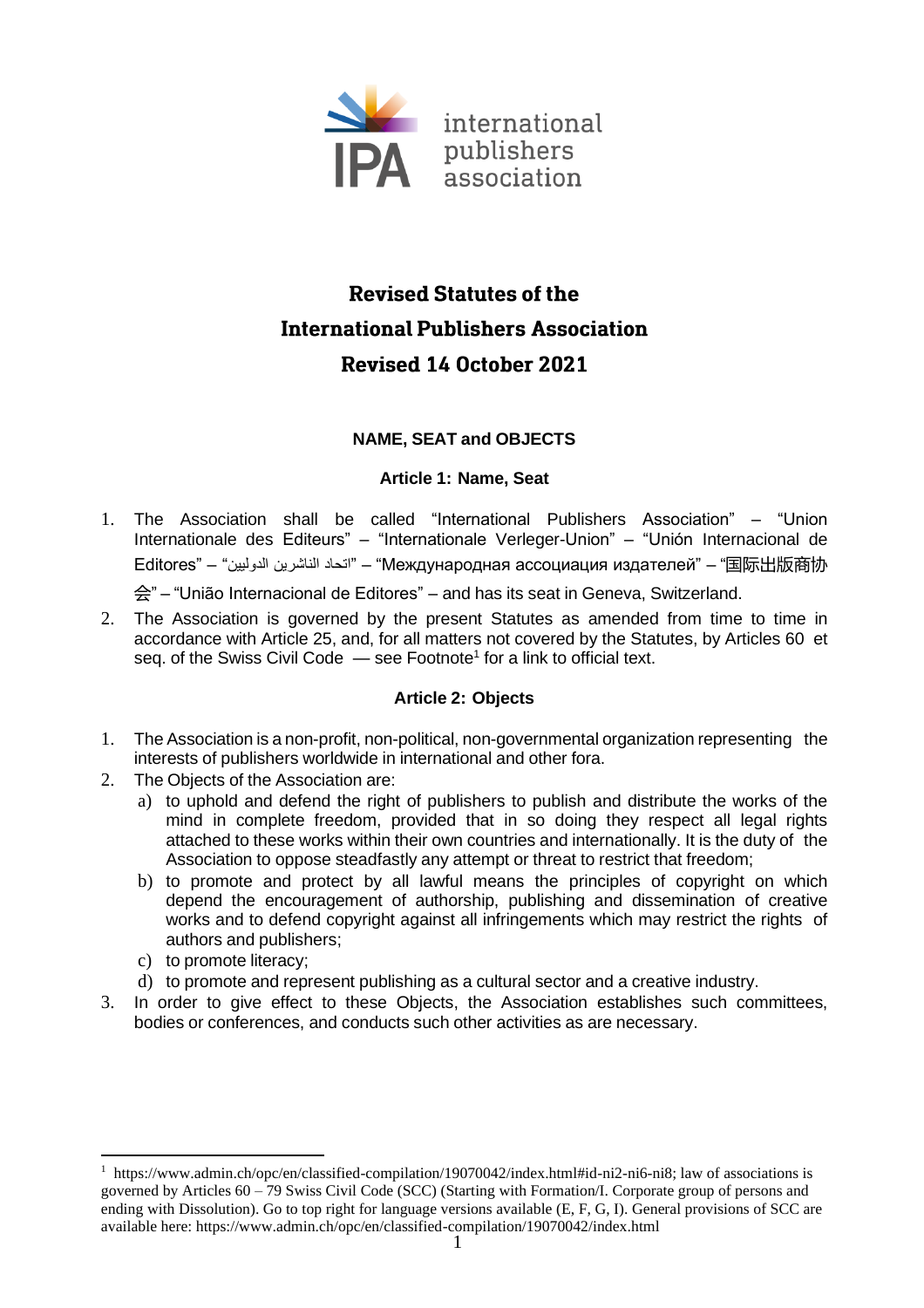# **MEMBERSHIP**

# **Article 3: Membership**

- 1. Membership is open to organizations which:
	- a) share the Association's Objects, and actively promote and defend publishers' interests; and
	- b) conform with the Statutes of the Association, and, in the case of associations, are themselves based on voluntary membership and the principles of democratic selforganization; and
	- c) pay their annual subscription; and
	- d) collaborate with the Association on joint initiatives, statements, resolutions and other policies and support them.
- 2. All applications for membership shall be submitted to the President in writing and are subject to a vote at the General Assembly, whose decision shall be final. The application procedure to determine eligibility is administered by the Membership Committee in accordance with the "Guidelines on Admission to Membership, Maintenance of Membership and Termination of Membership" as adopted and revised by the General Assembly from time to time. Applicants, as well as Members, may be required to provide materials supporting their eligibility for membership in the Association.

# **Article 4: Members**

Members of the Association may be:

- 1. Full Members; or
- 2. Provisional Members; or
- 3. Associate Members; or
- 4. Extraordinary Members; or
- 5. Patron Members.

# **Article 5: Full Members**

- 1. Full Membership may be granted to national publishers' associations representing to the fullest extent possible the publishers of their country.
- 2. Full Membership is restricted to one Member per country. Publishers' associations of the same country may become Joint Full Members if they provide the President with written evidence of an agreement on how to share the rights, including voting rights, and responsibilities linked to Membership in the Association.
- 3. Full Members pay an annual subscription determined for each Full Member by the General Assembly from time to time.
- 4. Full Members take part in the work of the Association.
- 5. Full Members appoint one or two Delegates to attend the meetings of the General Assembly. Delegates of Full Members have the right to vote at the General Assembly and only Delegates can be elected to the Executive Committee or any other Association office.
- 6. Joint Full Members may send one further non-voting observer per organization not represented by a Delegate to attend the meetings of the General Assembly.
- 7. Full Members are proposed by the Membership Committee to the General Assembly for its decision in accordance with Article 13.

# **Article 5a): Provisional Members**

- 1. National publishers' associations which do not yet fulfil all the criteria for Full Membership, but have taken specific steps to demonstrate their aspiration to do so may be accepted as Provisional Members of the Association.
- 2. Provisional Members pay an annual subscription set by the Executive Committee.
- 3. Provisional Members may take part in the work of the Association.
- 4. Provisional Members may appoint up to two Delegates to the General Assembly, but do not have a right to vote. Delegates or representatives of Provisional Members cannot be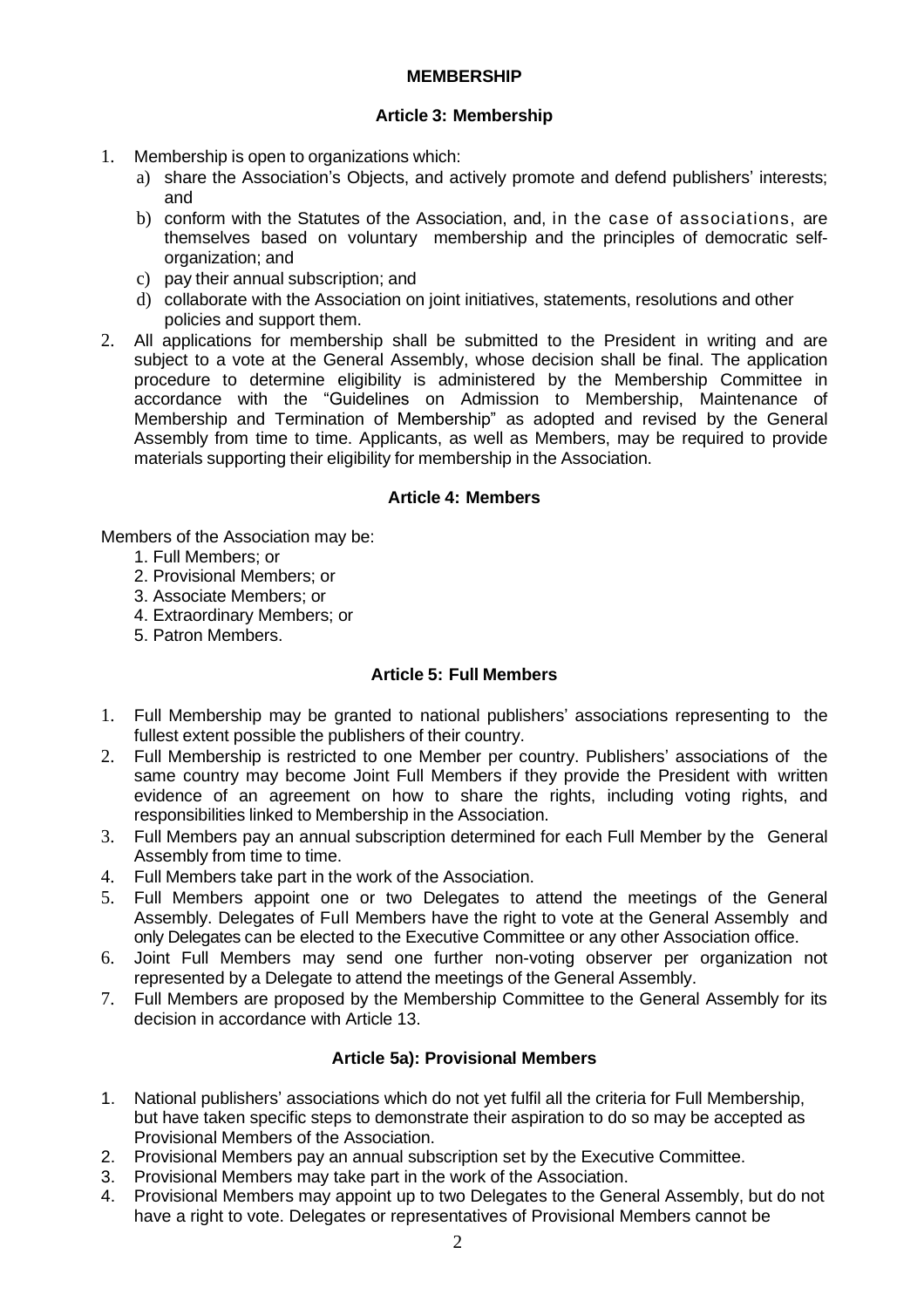candidates for elections of the Executive, Freedom to Publish or Membership Committees or any other Association office.

- 5. Provisional Members undertake to establish, wherever feasible, a single national association eligible for Full Membership and shall report to the President on a regular basis on their progress in this respect.
- 6. Provisional Members are proposed by the Membership Committee to the General Assembly for its decision in accordance with Article 13.

# **Article 6: Associate Members**

- 1. Associate Membership may be granted to international publishers' organizations, regional publishers' organizations and international publishers' organizations with specialized publishing interests, that meet the conditions set out in Article 3 para 1) a)-c).
- 2. Associate Members pay an annual subscription agreed between them and the Executive Committee.
- 3. Associate Members may take part in the work of the Association and the Executive Committee, upon invitation by the President.
- 4. The president of an Associate Member or, in the case of their incapacity, the secretary general or director, of an Associate Member may attend the General Assembly as a Delegate but does not have a right to vote at the General Assembly, and cannot, in that capacity, be elected to any Association office.
- 5. The Delegate of an Associate Member may be invited by the President to attend meetings of the Executive Committee, but does not have a vote, and cannot, in that capacity, be a candidate for elections of the Executive Committee or any other Association office.
- 6. Associate Members are proposed by the Membership Committee to the General Assembly for its decision in accordance with Article 13.

# **Article 7: Extraordinary Members**

- 1. Extraordinary Membership may be granted to national and international publishers' associations that are not eligible to become a Full Member in accordance with Article 5 but conform with the conditions set out in Article 3 para 1) a)-d).
- 2. Extraordinary Members pay an annual subscription as determined by the Executive Committee.
- 3. Extraordinary Members take part in the work of the Association. Their representatives can be elected to any Association office. They may appoint one Delegate to attend the meetings of the General Assembly. They do not have the right to vote at the General Assembly.
- 4. Extraordinary Members are proposed by the Membership Committee to the General Assembly for its decision in accordance with Article 13.

# **Article 8: Patron Members**

- 1. Patron Membership may be granted to companies or organizations that do not exclusively represent publishers, or to individuals wishing to support the Objects of the Association as set out in Article 3 para 1).
- 2. Patron Members pay an annual subscription as determined between them and the Executive Committee.
- 3. Patron Members take part in the work of the Association upon invitation by the President. Their representatives cannot, in that capacity, be elected to any Association office. They may appoint one Delegate to attend the meetings of the General Assembly, but do not have the right to vote.
- 4. Patron Members are proposed by the Membership Committee to the General Assembly for its decision in accordance with Article 13.

# **Article 9: Honorary Delegates**

1. Persons who have rendered notable service to the Association may be made Honorary Delegates by the General Assembly.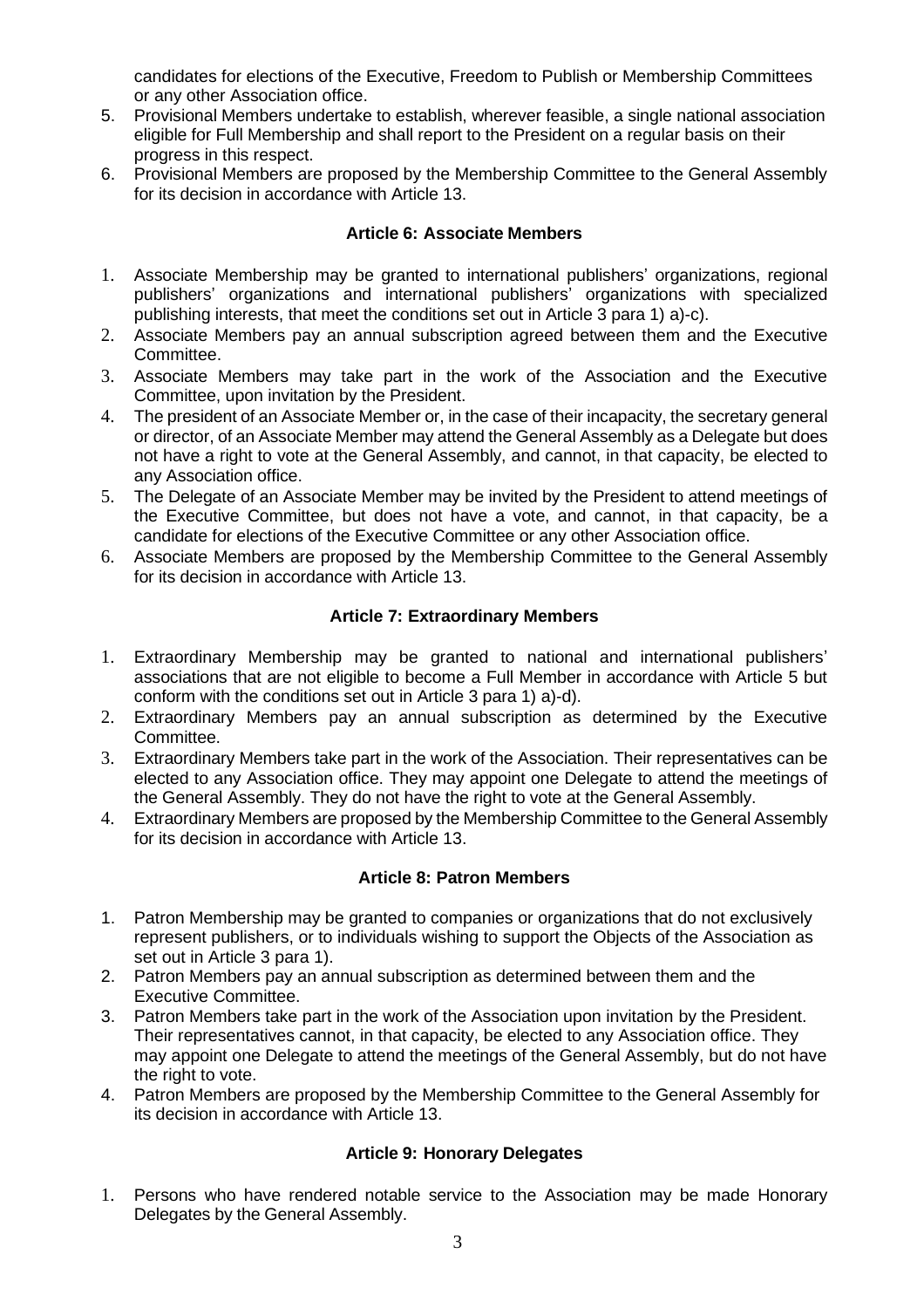- 2. Honorary Delegates do not pay subscriptions.
- 3. Honorary Delegates may attend the meetings of the General Assembly but do not have the right to vote.
- 4. Honorary Delegates may attend the meetings of the Executive Committee at the invitation of the President but do not have the right to vote.
- 5. Honorary Delegates cannot be candidates for elections of the Executive Committee or any other Association office.
- 6. Honorary Delegates are proposed by the Executive Committee to the General Assembly for its decision in accordance with Article 16.2.c.

# **Article 10:Resignation, Termination and Suspension of Membership**

- 1. A Member may resign from the Association at the end of any calendar year, subject to giving no less than four months' Notice addressed to the President.
- 2. The General Assembly may suspend or terminate Membership in the Association if such Member:
	- a) contravenes the Objects of the Association; or
	- b) damages the good name or interests of the Association; or
	- c) is no longer eligible for Membership under its current Membership category.
- 3. Membership in the Association is automatically suspended if such Member does not pay its subscription by the deadline stipulated in the invoice, unless the Membership Committee decides otherwise.
- 4. During suspension, Delegates and other representatives of a suspended Member do not have the right to attend or vote in the General Assembly and cannot be candidates for elections of the Executive Committee or any other Association office. Directors or Officers representing a suspended Member are not entitled to attend or vote at meetings of the Executive Committee.
- 5. On termination of Membership, the financial obligations of Membership shall cease to accrue at the end of the last calendar year of Membership. Termination of Membership shall entail the loss of any claims to any property of the Association.

# **THE ADMINISTRATIVE STRUCTURE OF THE ASSOCIATION**

# **Article 11:Administrative Structure**

- 1. The Association is administered by:
	- a) the General Assembly; and
	- b) the Executive Committee; and
	- c) the President; and
	- d) the Officers; and
	- e) the Secretary General.
- 2. The President is vested with the legal capacity to act and enter into binding agreements in the name of the Association and legally to represent the association vis-à-vis third parties in all matters. The President may delegate in writing his capacity to bind and act for the Association to any other Officer, or the Secretary General. Should the office of the President be vacant or should the President be incapacitated or otherwise physically unable to act, the Vice President shall represent the Association (in accordance with Article 18.5). In cases where this is impossible for practical reasons, the Secretary General shall represent the Association in all dealings with third parties, subject to the approval of either the Treasurer or any other Officer of the Association.
- 3. The President and all Officers shall act in an honorary capacity and receive no remuneration.
- 4. The President and all Officers are entitled to claim pre-approved and reasonable expenses solely related to the fulfilment of their duties for the Association, but are encouraged to waive their claim unless special circumstances require otherwise. The total of President's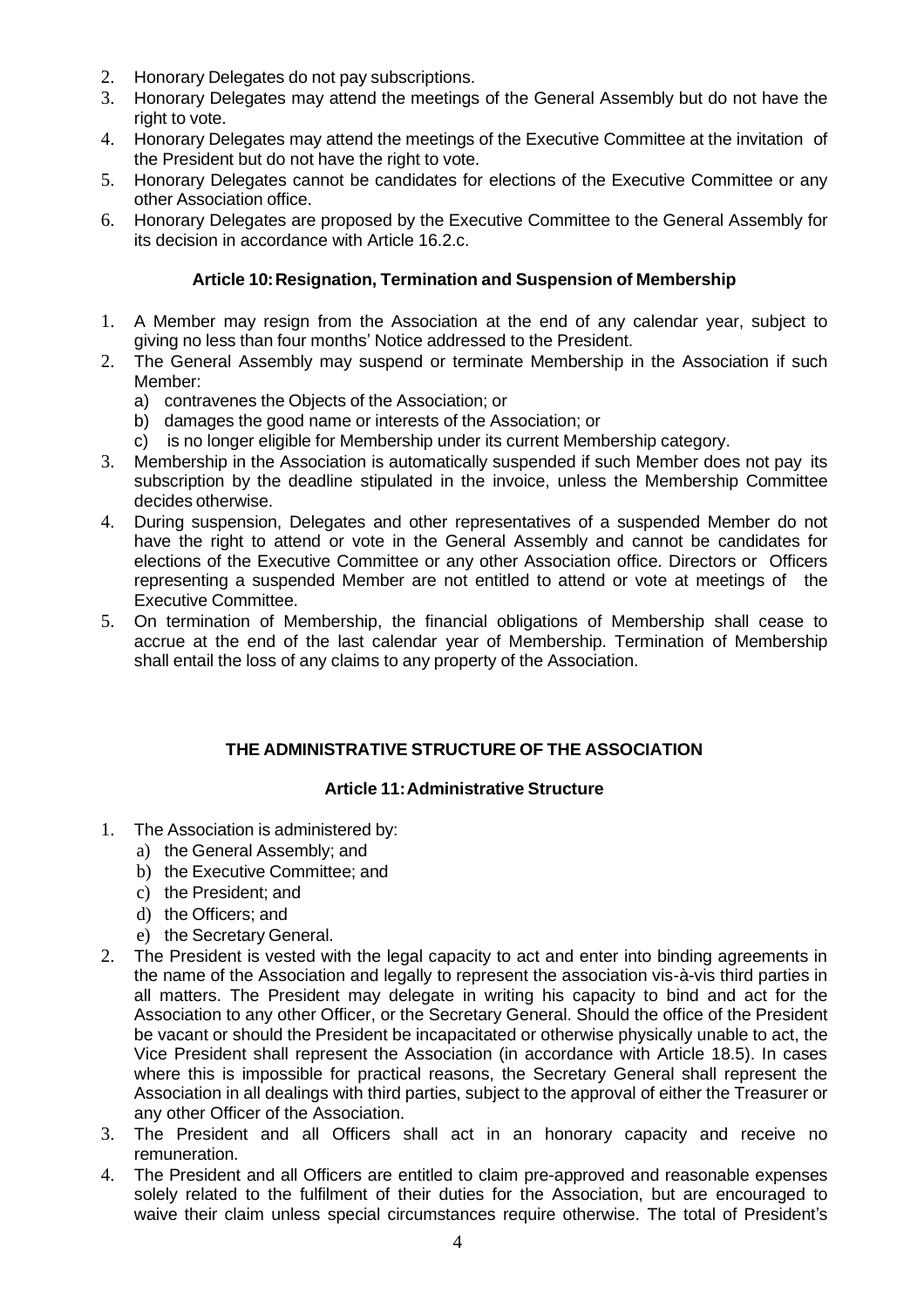and/or Officers' expenses reimbursed shall not exceed the related budget line to be determined by the General Assembly from year to year.

# **Article 11a: Permanent Committees**

- 1. The Association shall have the following Permanent Committees:
	- a) the Membership Committee;
	- b) the Freedom to Publish Committee; and
	- c) the Copyright Committee.

Any Permanent Committees may only be established, dissolved, combined or otherwise modified by resolution of a properly convened General Assembly of the Association and each Permanent Committee shall provide for and regulate its proceedings by way of Guidelines to be adopted in accordance with Article 25.

2. The Executive Committee may create Working Committees or Working Groups in accordance with Article 16 and may set up additional Working Committees or Working Groups in order to advance any of the Objects of the Association or pursue any matters ancillary thereto.

# **Article 12:The General Assembly**

- 1. The General Assembly is the supreme body of the Association. The General Assembly is convened by the President, or in case of her/his incapacity, by the Vice-President, at least once a year, or at any time at the request of at least nine Full Members.
- 2. The General Assembly shall consist of Delegates from all Members, the Directors, the Officers and the President. Delegates of Members other than Patron Members must be Publishers or be drawn from the Member's management. Each Member appoints one or two Delegates at its own discretion. Delegates serve until the Member notifies the Secretariat of (a) new or replacement Delegate(s). Only one Delegate of each Member may be drawn from the Member's management.

# **Article 13:The Powers and Duties of the General Assembly**

- 1. The General Assembly defines the general strategy of the Association and elects the Executive Committee and the members of the Freedom to Publish Committee and the Membership Committee. It shall have the power to take decisions for the carrying out of the Objects of the Association and, in particular, shall vote to:
	- a) approve the Statutes and their amendments;
	- b) approve and amend the Guidelines governing the operation of the Permanent Committees;
	- c) determine the general policy of the Association;
	- d) admit new Members to the Association;
	- e) set the Overall Subscription Policy<sup>2</sup>, fix the annual subscriptions for each Member subject to Articles 5 to 8, and approve voluntary commitments to future contributions beyond the agreed subscription policy;
	- f) approve the accounts;
	- g) terminate or suspend Membership according to Article 10;
	- h) elect the Directors of the Executive Committee and the members of the Membership Committee and the Freedom to Publish Committee;
	- i) extend the term of any Director of the Executive Committee in exceptional circumstances beyond the term provided for in Article 15(6);
	- j) elect the President and the Vice-President;
	- k) appoint Honorary Delegates;
	- l) approve the proposals of the Executive Committee;
	- m) determine the location of the Secretariat;
	- n) liquidate the Association according to Article 26.

<sup>2</sup> The Overall Subscription Policy, including all relevant criteria for calculation of fees, shall be documented and available to any member on request.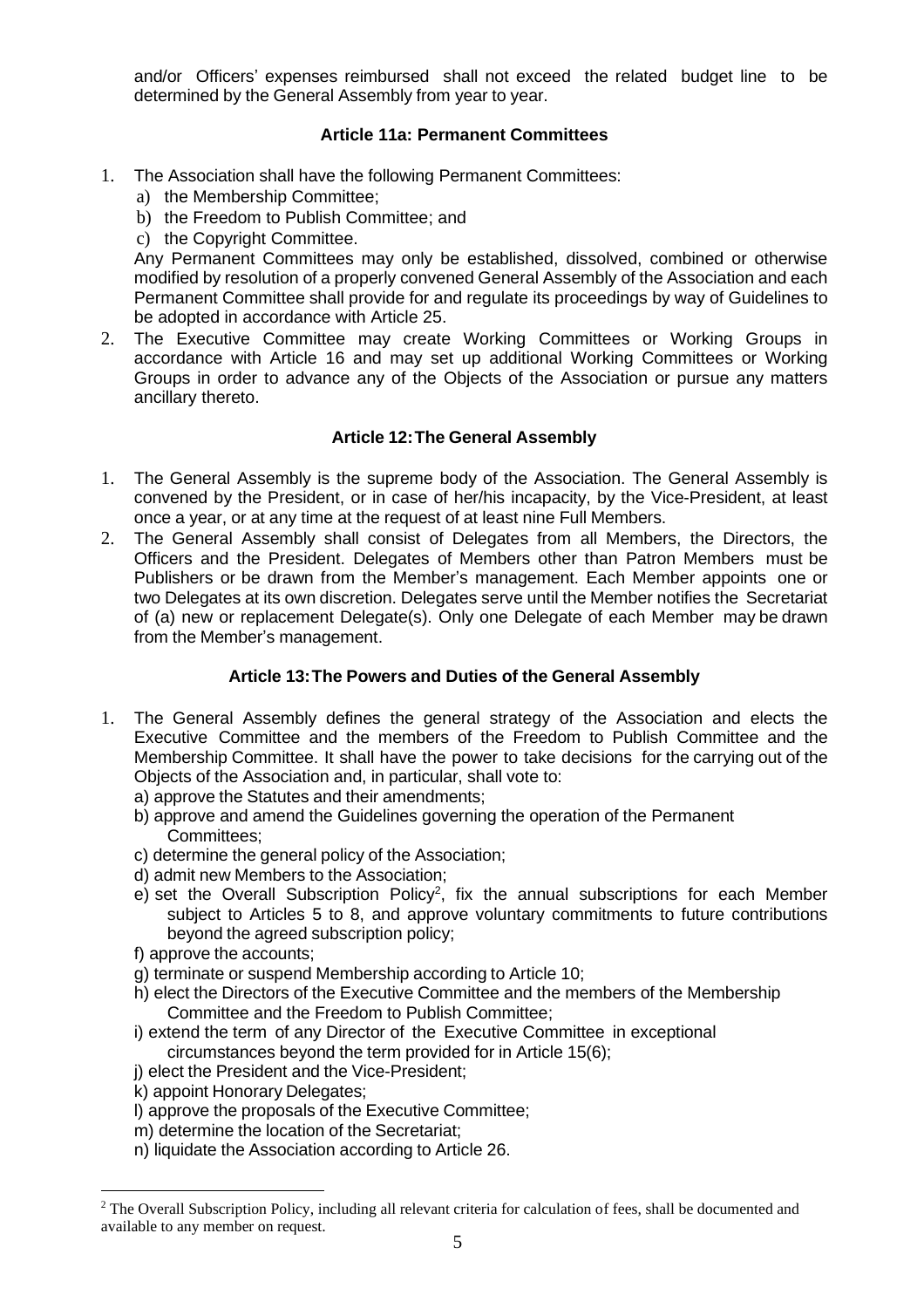2. The General Assembly delegates its authority in between meetings to the Executive Committee. The Executive Committee shall inform the Officers of the Association of any decisions it has taken in this capacity as soon as possible, and similarly inform the General Assembly at the next possible opportunity.

# **Article 14:Votes at the General Assembly**

- 1. Only Delegates of Full Members have the right to vote at the General Assembly.
- 2. Each Full Member has two votes. If a Full Member has appointed two Delegates, each Delegate casts one vote. If a Full Member has appointed only one Delegate, this Delegate casts two votes.
- 3. If a Delegate is unable to attend a meeting, s/he or the Full Member represented is entitled to appoint a proxy to cast her/his votes, provided that Notice of the proxy's appointment is delivered to the President before the meeting starts. The proxy can be an existing Delegate or another representative from the country represented by the Full Member. No Delegate can have more than four votes.

# **Article 15:The Executive Committee**

- 1. The Executive Committee is convened by the President at least two times a year or at the request of at least four Directors.
- 2. The Executive Committee is composed of the President and at least nine Directors, including the Vice President.
- 3. Full Members having actually contributed at least 5% of the Association's agreed total subscription or CHF 45,000 as their subscription fee as calculated on the basis of the Overall Subscription Policy , or who have made a commitment based on the Overall Subscription Policy to maintain a comparable subscription level for a minimum of three more years, are entitled to nominate from the Delegates one Director each and therefore to a Statutory Directorship. Statutory Directorships should be outnumbered by Directorships determined through General Assembly election.
- 4. To fill the other directorships, the General Assembly elects Directors upon recommendation of the subcommittee established pursuant to Article 16(1)(e) where applicable — provided that:
	- a) At least two thirds of the Directors of the Executive Committee must be Publishers. Only Publishers can stand for election if their election, in sequence of Seniority of the parting Director, would mean that the conditions for the composition of the Executive Committee are not met; and
	- b) The composition of the Executive Committee should be balanced in terms of regional representation; and
	- c) The composition of the Executive Committee should be balanced in terms of gender.
- 5. Unless already represented on the Executive Committee, the Member organizing the next IPA Congress may nominate from the Delegates one Director subject to approval by the General Assembly.
- 6. Subject to the provisions of this subparagraph, Directors are appointed or elected for a Early control three years starting on January 1<sup>St</sup> of the calendar year following their election; retiring Directors may be reappointed or reelected for one further term of three years. The term of a Director appointed under Article 15(5) shall end with the calendar year of the IPA Congress.
- 7. In case a vacancy is created by a Director's inability to continue his/her duties, or for any other reason, the Executive Committee, in consultation with the Member represented through the resigning Director, may appoint a replacing Director for the remainder of the term to be served by the resigning Director. Any service as replacing Director does not prejudice a person's right to be subsequently appointed as a Director.
- 8. If the Treasurer is not an elected Director of the Executive Committee, s/he is invited to attend the meetings of the Executive Committee with full voting rights.
- 9. The chairpersons of the Permanent Committees are invited to attend the meetings of the Executive Committee with the right to table proposals and to participate in all discussions of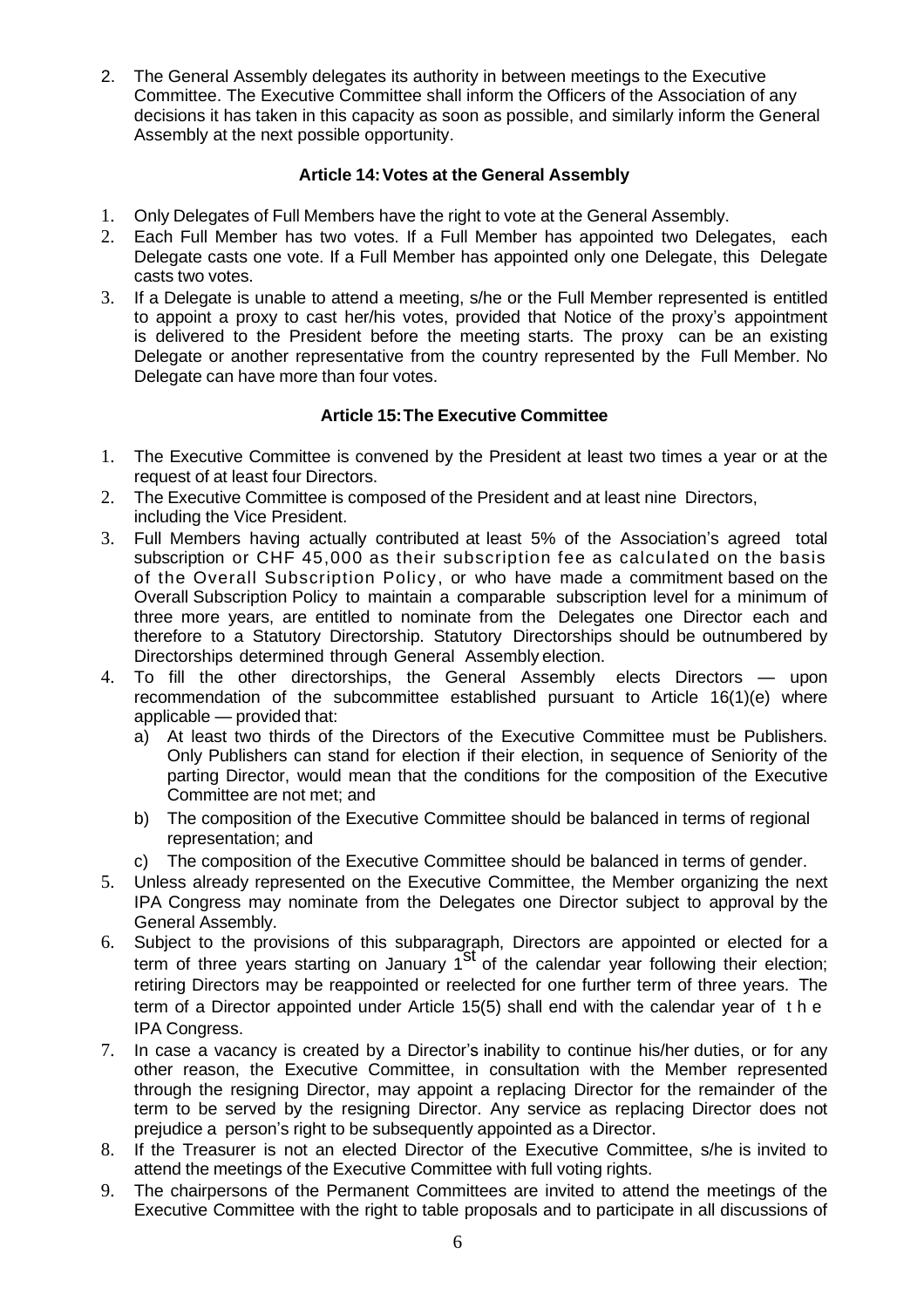the Executive Committee, but without voting rights.

- 10. The chairperson(s) of the Working Committee(s) is/are invited to attend the meetings of the Executive Committee as observer(s).
- 11. The chairperson of an Associate Member is invited to attend the meetings of the Executive Committee as observer, in line with Article 6(5).
- 12. The Executive Committee shall inform the membership of its decisions by providing agendas before and the minutes after each meeting, except in the case of matters that the Executive Committee reasonably deems to be confidential.

# **Article 16:The Powers and Duties of the Executive Committee**

- 1. The Executive Committee manages the Association. It has the power to make decisions to execute the Objects of the Association and, in particular, shall:
	- a) carry out the general policy of the Association;
	- b) supervise the Secretariat;
	- c) appoint the Secretary General;
	- d) create or dissolve any Working Committee or Working Group and appoint the chairperson thereof for the duration of a Presidency;
	- e) appoint an ad hoc subcommittee to encourage suitable candidates to stand for election as Director, if necessary;
	- f) appoint an ad hoc subcommittee to encourage suitable candidates to stand for election as Vice-President or President, if necessary;
	- g) administer the funds of the Association, including the use of any surplus for purposes other than reserve funds;
	- h) appoint the Treasurer;
	- i) examine and recommend the approval of the budget and the financial statements;
	- j) report to the General Assembly on any waiver of a Member's subscription granted pursuant to Article 16(2)(b).
- 2. The Executive Committee is entitled to:
	- a) recommend the annual subscriptions;
	- b) waive, upon recommendation of the Treasurer, a Member's subscription in exceptional circumstances for a given financial year;
	- c) propose individuals to the General Assembly as Honorary Delegates.

# **Article 17:Votes at the Executive Committee**

- 1. Directors shall each have one vote.
- 2. A Director unable to attend a meeting at which a vote is taking place is entitled to appoint another Director as a proxy, provided that prior Notice of the proxy's appointment is delivered to the President. No Director can have more than three votes.

# **THE ASSOCIATION OFFICES**

# **Article 18:The President**

- 1. The President is the official representative of the Association. They preside at meetings of the General Assembly, the Executive Committee and the Officers, and is accountable to them.
- 2. Every two years, at the General Assembly, a President is elected to serve for a period Every the years, at the condition of the symbols of two years from the January 1<sup>st</sup> following their election. An outgoing President shall not be eligible for election to any association office for a period of two years. Any Publisher can stand for election to the office of President provided s/he is not the outgoing President.
- 3. During their period of service, the President shall cease to be a representative of their home association.
- 4. The President should consult with the Officers regarding the policy and work of the Association on a regular basis.
- 5. In the case of a President resigning, or otherwise becoming unable to continue their duty,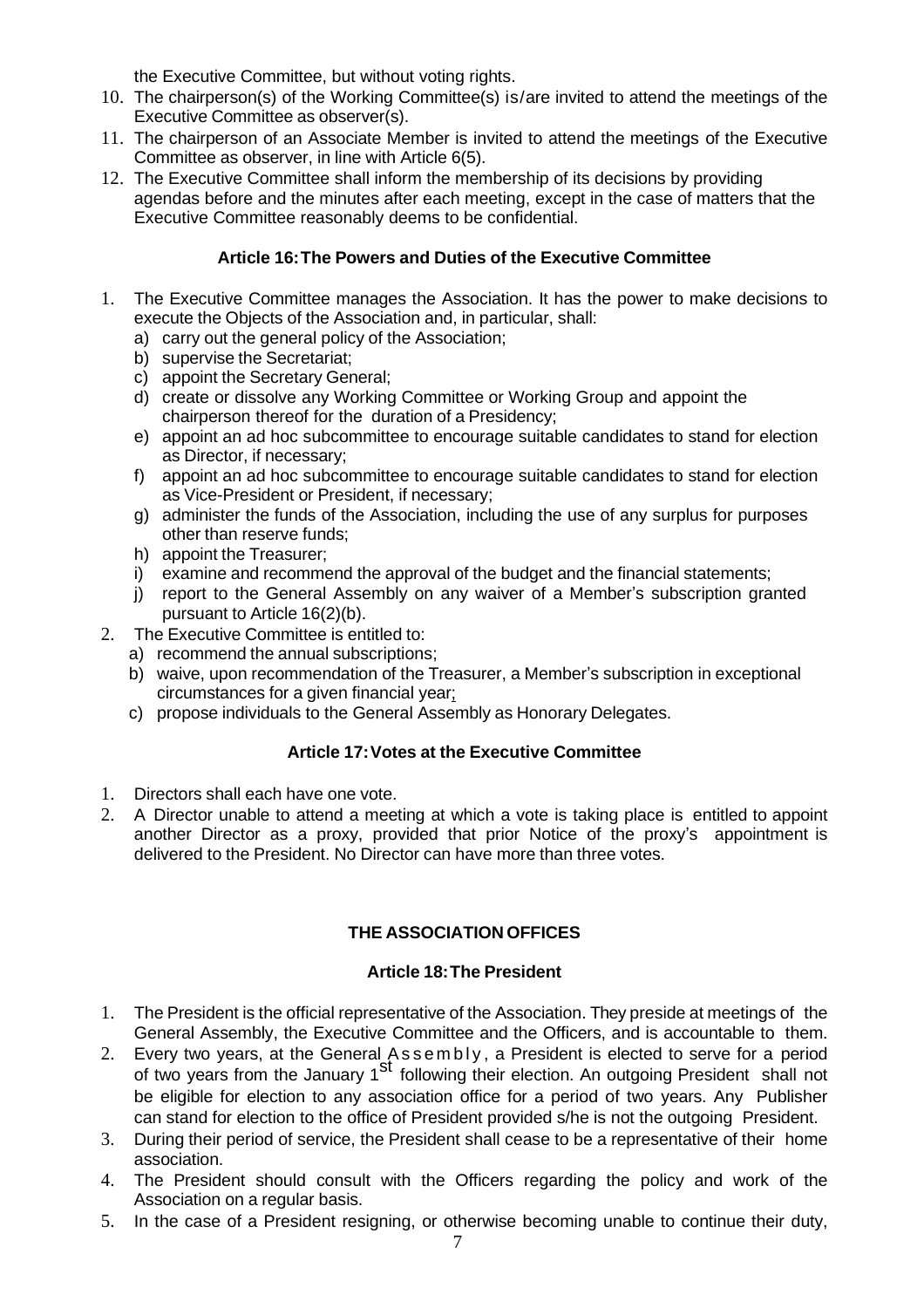the Vice-President shall assume the office of President, and shall serve as such until the next General Assembly upon which a new President and Vice-President are elected.

6. The President is vested with the legal capacity to represent the Association (specified in Article 11.2).

# **Article 19:The Vice-President**

- 1. The Vice-President supports the President, and in their absence, acts as their deputy. Every two years, at the General Assembly, a Vice-President shall be elected to serve for a period of two years as from the January 1<sup>st</sup> following their election. At the end of their term as Vice-President, they normally present themselves for election as President. A person shall not be eligible for election as Vice-President at the General Assembly which takes place at the end of their period as President.
- 2. Any Publisher can stand for election to the office of Vice-President provided they are not the outgoing President.
- 3. In the case of a Vice-President resigning, or otherwise being unable to continue their duty, or assuming the office of President in accordance with Article 18 $(5)$ , the remaining Officers shall appoint a suitable person to act as Vice-President until the next General Assembly, at which a new Vice-President must be elected.

# **Article 20:The Treasurer**

- 1. The Treasurer is appointed by the Executive Committee for a term of three years. They can be reappointed.
- 2. The Treasurer shall advise the Secretary General on all financial matters, including subscriptions, accounting, investments, etc. The Treasurer shall prepare an annual budget and a statement of accounts which they shall submit to the Executive Committee for scrutiny and to the General Assembly for approval.
- 3. The Treasurer is invited to attend and vote at the meetings of the Executive Committee for the duration of their appointment(s).
- 4. The Treasurer may recommend to the Executive Committee on the basis of compelling evidence of a Member's individual hardship circumstances that a Member's subscription be waived for any given financial year.
- 5. In consultation with the President, the Treasurer shall appoint an independent auditor who will prepare an annual report.

# **Article 21: The Officers**

- 1. The Officers of the Association consist of the Vice-President, the Treasurer, the chairpersons of the Permanent Committees, the chairperson(s) of the Working Committee(s), and up to two further Directors appointed by the Executive Committee.
- 2. The Officers consult with the President and lend their support to the representation and management of the Association.
- 3. Meetings of the Officers are convened by the President or any one Officer.
- 4. The Officers serve for the term of their Association office or directorship, or the term of the Presidency, whatever is the shorter.

# **Article 22: The Secretary General**

- 1. The Secretary General is appointed by the Executive Committee. They are responsible for the administration of the Association and direct the Association's Secretariat. In accordance with the instructions given by the President and/or the Executive Committee, the Secretary General acts as the Association's spokesperson at meetings and in dealings with external organizations. They organize and undertake the representational and liaison activities necessary for securing support for and the implementation of the Association's policies and the achievement and recognition of its Objects.
- 2. The Secretary General is responsible for the organization of the meetings of the General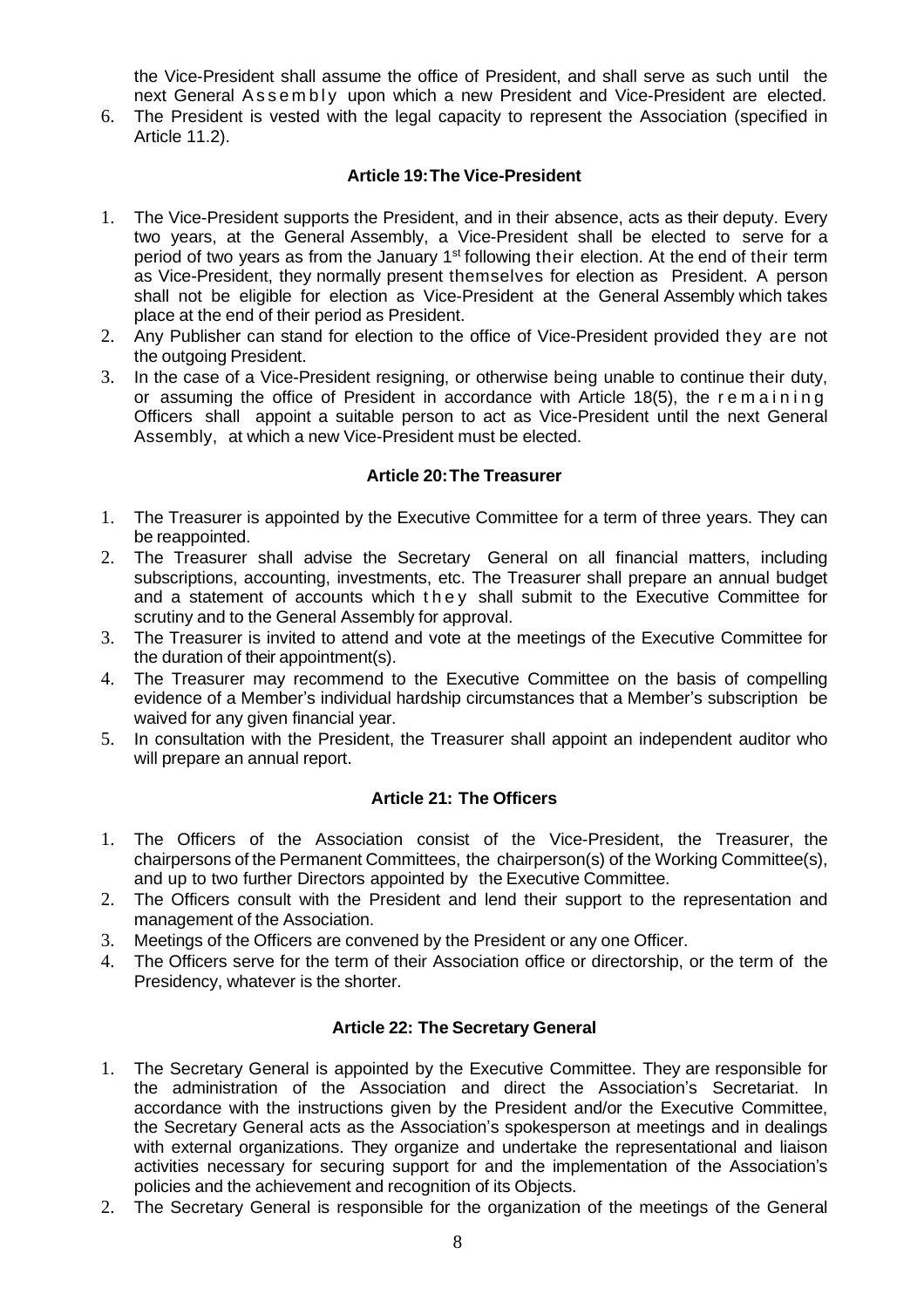Assembly and the Executive Committee. The Secretary General is responsible for circulating an agenda and, to the extent they are available, all documents to be discussed by the General Assembly or Executive Committee at least two weeks before the date of the meeting.

- 3. The Secretary General is responsible for the accounts of the Association. The expenses incurred by the activities of the Secretariat are covered by the subscriptions and other sources of income.
- 4. The Secretary General will assume additional responsibilities as directed by the other Officers or the Executive Committee.

### **ADMINISTRATIVEPROCEDURES**

#### **Article 23: Quorum**

- 1. Unless otherwise specified in these Statutes, meetings of the General Assembly have a quorum when Delegates eligible and able to cast fifty per cent or more of the votes are present or represented.
- 2. Meetings of the Executive Committee have a quorum when more than fifty percent of the Directors eligible to attend the meeting are present or represented.

#### **Article 24: Voting**

- 1. All decisions of the General Assembly and the Executive Committee require a majority of votes cast, unless specified otherwise in the Statutes. Candidates for an Association office also require approval of a majority of votes cast, unless agreed otherwise in specific election procedures. Blank votes are considered not cast. In the case of equal votes, the President has the right to cast a further casting vote.
- 2. Outside a meeting of the General Assembly or the Executive Committee, voting may take place by correspondence, i.e. by mail, fax or electronic means.
- 3. The President may call for a vote by correspondence of the General Assembly at their own behest, and must do so at the request of at least nine Full Members.
- 4. The President may call for a vote by correspondence of the Executive Committee either at their own behest or at the request of at least four Directors.
- 5. The President, Full Members or Directors shall notify the Secretary General of their call for a vote by correspondence, whereupon the Secretary General shall devise a voting procedure and administer it. The Secretary General shall announce the procedure to be followed when inviting the Delegates or the Directors to cast their votes.
- 6. A vote by correspondence shall be valid and have the same force and effect as if the decisions or elections in question had taken place at a meeting of the General Assembly or the Executive Committee, provided two thirds of the total number of possible votes of the General Assembly or of the Executive Committee take part in the vote. A resolution pursuant to Article 26 to dissolve the Association may not be proposed for a vote by correspondence.

# **STATUTES**

#### **Article 25: Amendments of the Statutes and/or the Guidelines**

Proposals for amendments to the Statutes and/or the Guidelines referred to in Articles 3.2, 11a.1, 13, and 24.1 shall be considered by a General Assembly provided they are made in writing, addressed to the President, or if made by the President. Such proposal is to be submitted at least six weeks before a meeting of the General Assembly.

#### **LIQUIDATION AND DISPUTE RESOLUTION**